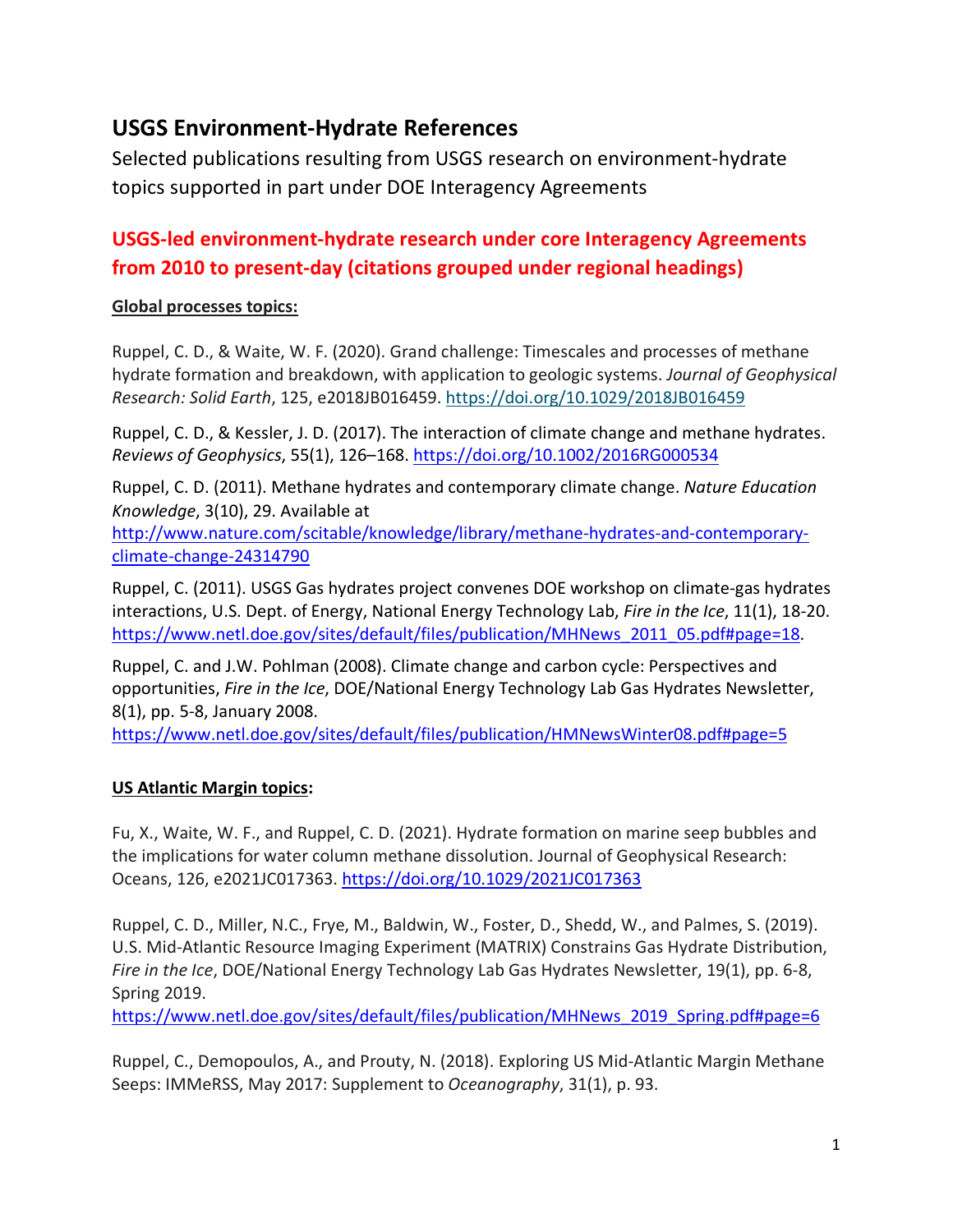Prouty, N. G., Sahy, D., Ruppel, C. D., Roark, E. B., Condon, D., Brooke, S., Ross, S. W. and Demopoulos, A. W. J. (2016). Insights into methane dynamics from analysis of authigenic carbonates and chemosynthetic mussels at newly-discovered Atlantic Margin seeps, *Earth Planet. Sci. Lett.*, 449, 332– 344, doi[:10.1016/j.epsl.2016.05.023](https://doi.org/10.1016/j.epsl.2016.05.023)

Skarke, A., Ruppel, C., Kodis, M., Brothers, D., & Lobecker, E. (2014). Widespread methane leakage from the sea floor on the northern US Atlantic margin. *Nature Geoscience*, 7(9), 657– 661. <https://doi.org/10.1038/ngeo2232>

Brothers, D. S., Ruppel, C., Kluesner, J. W., ten Brink, U. S., Chaytor, J. D., Hill, J. C., Andrews, B. D., & Flores, C. (2014). Seabed fluid expulsion along the upper slope and outer shelf of the U.S. Atlantic continental margin. *Geophysical Research Letters*, 41, 96– 101. <https://doi.org/10.1002/2013GL058048>

Brothers, L. L., C. L. Van Dover, C. R. German, C. L. Kaiser, D. R. Yoerger, C. D. Ruppel, E. Lobecker, A. D. Skarke, and J. K. S. Wagner (2013). Evidence for extensive methane venting on the southeastern U.S. Atlantic margin, *Geology*, G34217(1), doi: 10.1130/g34217.1

#### **Western Arctic Ocean topics:**

Overduin, P. P., Schneider von Deimling, T., Miesner, F., Grigoriev, M. N., Ruppel, C., Vasiliev, A., Lantuit, H., Juhls, B., & Westermann, S. (2019). Submarine Permafrost Map in the Arctic Modeled Using 1-D Transient Heat Flux (SuPerMAP). *Journal of Geophysical Research: Oceans*, 124, 3490– 3507. <https://doi.org/10.1029/2018JC014675>

Sparrow, K., Kessler, J.D., Southon, J.R., Garcia-Tigreros, F., Schreiner, K.M., Ruppel, C.D. Miller, J.B., Lehman, S.J. and Xu, X. (2018). Limited [contribution](http://advances.sciencemag.org/content/4/1/eaao4842) of ancient methane to surface waters of the U.S. [Beaufort](http://advances.sciencemag.org/content/4/1/eaao4842) Sea, *Science Advances, 4.* <https://www.science.org/doi/10.1126/sciadv.aao4842>

Brothers, L. L., B. M. Herman, P. E. Hart, and C. D. Ruppel (2016), Subsea ice-bearing permafrost on the U.S. Beaufort Margin: 1. Minimum seaward extent defined from multichannel seismic reflection data, *Geochem. Geophys. Geosyst.*, 17, 4354– 4365, doi[:10.1002/2016GC006584.](https://doi.org/10.1002/2016GC006584)

Ruppel, C. D., B. M. Herman, L. L. Brothers, and P. E. Hart (2016). Subsea ice-bearing permafrost on the U.S. Beaufort Margin: 2. Borehole constraints, *Geochem. Geophys. Geosyst.*, 17, 4333– 4353, doi[:10.1002/2016GC006582.](https://doi.org/10.1002/2016GC006582)

Ruppel, C., L. Brothers, P. Hart, C. Maue, J. Pohlman, J. Kessler, K.J. Sparrow, and C. Worley, (2012). Methane dynamics associated with long-term climate change on the Alaskan Beaufort Sea inner shelf, U.S. Dept. of Energy, National Energy Technology Lab, *Fire in the Ice*, 12(1), 7- 10.

[https://www.netl.doe.gov/sites/default/files/publication/MHNews\\_2012\\_June.pdf](https://www.netl.doe.gov/sites/default/files/publication/MHNews_2012_June.pdf)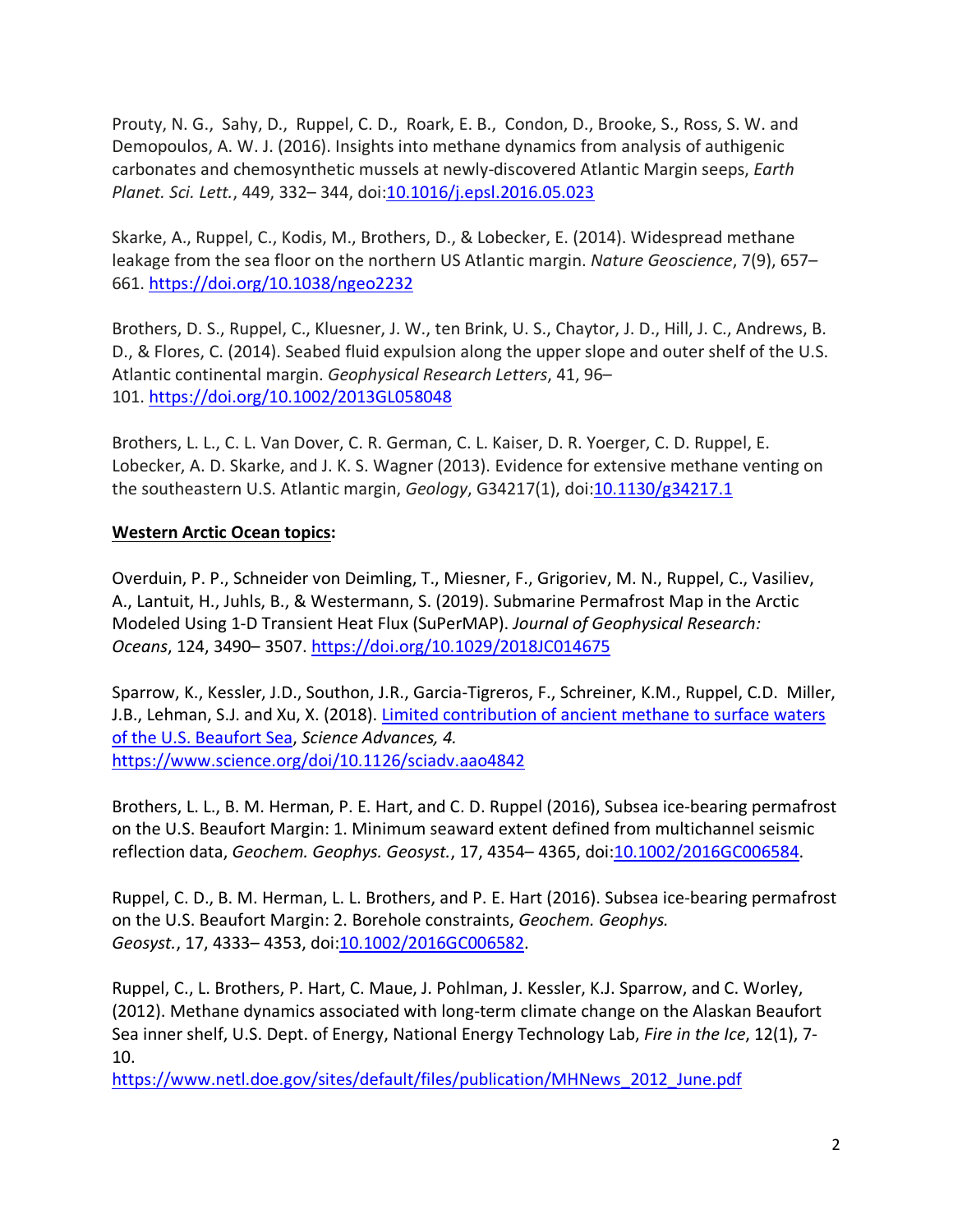Isaksen, I. S. A., M. Gauss, G. Myhre, K. M. Walter Anthony, and C. Ruppel (2011). Strong atmospheric chemistry feedback to climate warming from Arctic methane emissions, *Global Biogeochem*. Cycles, 25, GB2002, doi:10.1029/2010GB003845

Ruppel, C., (2013). Catching climate change in progress: Drilling on Circum-Arctic Shelves and Upper Continental Slopes, Integrated Ocean Drilling Program/US Science Support Program, Workshop Report, 44 pp.

[https://usoceandiscovery.org/wp-content/uploads/2016/05/Workshop\\_Report\\_CADW.pdf](https://usoceandiscovery.org/wp-content/uploads/2016/05/Workshop_Report_CADW.pdf)

## **Alaska North Slope topics:**

He, R., Wang, J., Pohlman, J.W. *et al.* Metabolic flexibility of aerobic methanotrophs under anoxic conditions in Arctic lake sediments. *ISME J* 16, 78–90 (2022). <https://doi.org/10.1038/s41396-021-01049-y>

Elder, C.D., Xu, X., Walker, J. *et al.* (2018). Greenhouse gas emissions from diverse Arctic Alaskan lakes are dominated by young carbon. *Nature Clim Change* 8, 166–171. <https://doi.org/10.1038/s41558-017-0066-9>

Elvert, M., Pohlman, J.W., Becker, K.W., Gaglioti, B., Hinrichs, K-U., Wooller, M.J. (2016). Methane turnover and environmental change from Holocene lipid biomarker records in a thermokarst lake in Arctic Alaska. *The Holocene*. 2016;26(11):1766-1777. doi[:10.1177/0959683616645942](https://doi.org/10.1177/0959683616645942)

Ruppel, C. (2015). Permafrost-associated gas hydrate: Is it really approximately 1 % of the global system?, *J. Chem. Eng. Data*, 60(2), 429– 436, doi[:10.1021/je500770m.](https://doi.org/10.1021/je500770m)

## **Pacific Northwest Margin topics (both US and Canadian portions of margin):**

Riedel, M., Collett, T.S., Scherwath, M., Pohlman, J.W., Hyndman, R., and G. Spence (2022). Chapter 8: Northern Cascadia margin gas hydrates – Regional geophysical surveying, IODP drilling leg 311 and cabled observatory monitoring, in: *World Atlas of Submarine Gas Hydrates in Continental Margins*, eds. J. Mienert, C. Berndt, A. Trehu, A. Camerlenghi, and C.S. Liu, Springer Nature Switzerland, 109-120, [https://doi.org/10.1007/978-3-030-81186-0\\_8.](https://doi.org/10.1007/978-3-030-81186-0_8)

Greinert, J., Weiss., T., Demopoulos, A.W., Danforth, W.W., and C.D. Ruppel (2019). Gas flow offshore Oregon and California, how much is coming out: Results from MBES, SBES, GasQuant, BubbleBox and ROV-based studies during FK190612, AGU Fall Meeting, OS51A-03, [https://agu.confex.com/agu/fm19/meetingapp.cgi/Paper/501399.](https://agu.confex.com/agu/fm19/meetingapp.cgi/Paper/501399)

Demopoulos, A., Prouty, N., and C. Ruppel (2020). Seafloor methane seeps at the edge of hydrate stability, Newswave, Dept. of Interior newsletter, pp.20-21. <https://www.doi.gov/sites/doi.gov/files/uploads/newswave-spring-summer2020.pdf#page=20>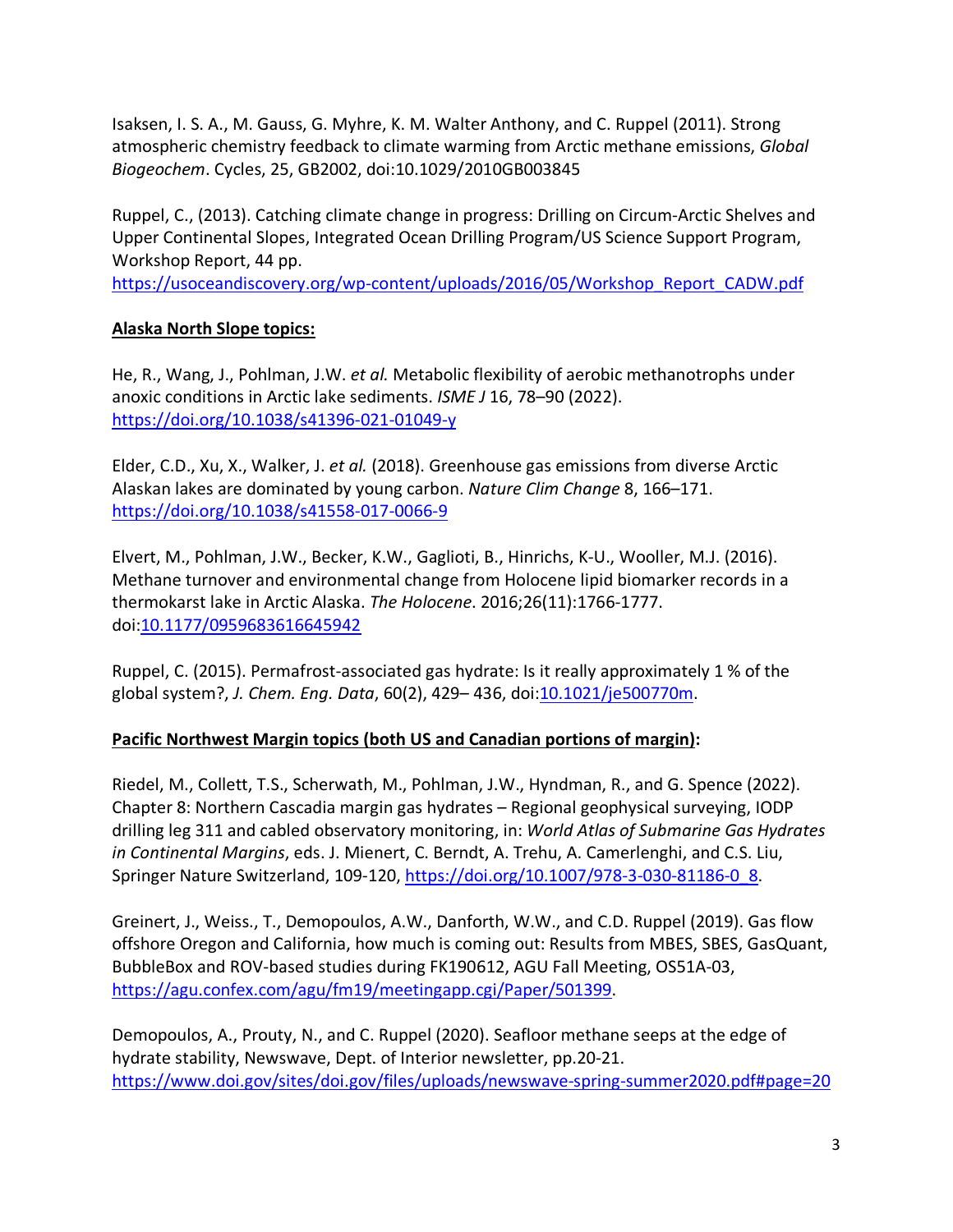Pohlman, J. W., J. E. Bauer, W. F. Waite, C. L. Osburn, and N. R. Chapman (2011). Methane hydrate-bearing seeps as a source of aged dissolved organic carbon to the oceans, *Nat. Geosci.*, 4(1), 37– 41, doi[:10.1038/Ngeo1016.](https://doi.org/10.1038/Ngeo1016)

#### **Northern Gulf of Mexico topics:**

Feng, D., Pohlman, J., Peckmann, J, Sun, Y., Hu, Y., Roberts, H. and D. Chen. (2021). Contribution of deep-sourced carbon from hydrocarbon seeps to sedimentary organic carbon: Evidence from radiocarbon and stable isotope geochemistry. *Chemical Geology*. 585. 120572. [https://10.1016/j.chemgeo.2021.120572.](https://10.0.3.248/j.chemgeo.2021.120572)

Fu, X., Waite, W. F., & Ruppel, C. D. (2021). Hydrate formation on marine seep bubbles and the implications for water column methane dissolution. *Journal of Geophysical Research: Oceans*, 126, e2021JC017363. <https://doi.org/10.1029/2021JC017363>

#### **North Sea and Svalbard margin topics:**

Pohlman, J., Ruppel, C.D., Casso, M., Weiss, T., and J. Greinert (2019). The atmospheric flux of methane from a North Sea gas field includes a non-seep surface water methane source, AGU Fall Meeting, OS51A-08, <https://agu.confex.com/agu/fm19/meetingapp.cgi/Paper/592746>

Pohlman, J., J. Greinert, C. Ruppel, A. Silyakova, L. Vielstadte, M. Casso, J. Mienert, and S. Bunz, (2017). Enhanced  $CO<sub>2</sub>$  uptake at a shallow Arctic Ocean seep field overwhelms the positive warming potential of methane, *Proc. Nat. Acad. Sci*., doi: 10.1073/pnas.1618926114.

#### **Greenland margin/Ellesmere Island topics:**

Jakobsson, M., Mayer, L.A., Nilsson, J. *et al.* (2020). Ryder Glacier in northwest Greenland is shielded from warm Atlantic water by a bathymetric sill. *Commun Earth Environ* 1, 45 (2020). <https://doi.org/10.1038/s43247-020-00043-0>

#### **Baltic Sea topics:**

Wilson, S. T., Bange, H. W., Arévalo-Martínez, D. L., Barnes, J., Borges, A. V., Brown, I., Bullister, J. L., Burgos, M., Capelle, D. W., Casso, M., de la Paz, M., Farías, L., Fenwick, L., Ferrón, S., Garcia, G., Glockzin, M., Karl, D. M., Kock, A., Laperriere, S., Law, C. S., Manning, C. C., Marriner, A., Myllykangas, J. P., Pohlman, J. W., Rees, A. P., Santoro, A. E., Tortell, P. D., Upstill-Goddard, R. C., Wisegarver, D. P., Zhang, G. L., & Rehder, G. (2018). An intercomparison of oceanic methane and nitrous oxide measurements. *Biogeosciences*, 15(19), 5891-5907. <https://doi.org/10.5194/bg-15-5891-2018>

#### **Western Pacific topics:**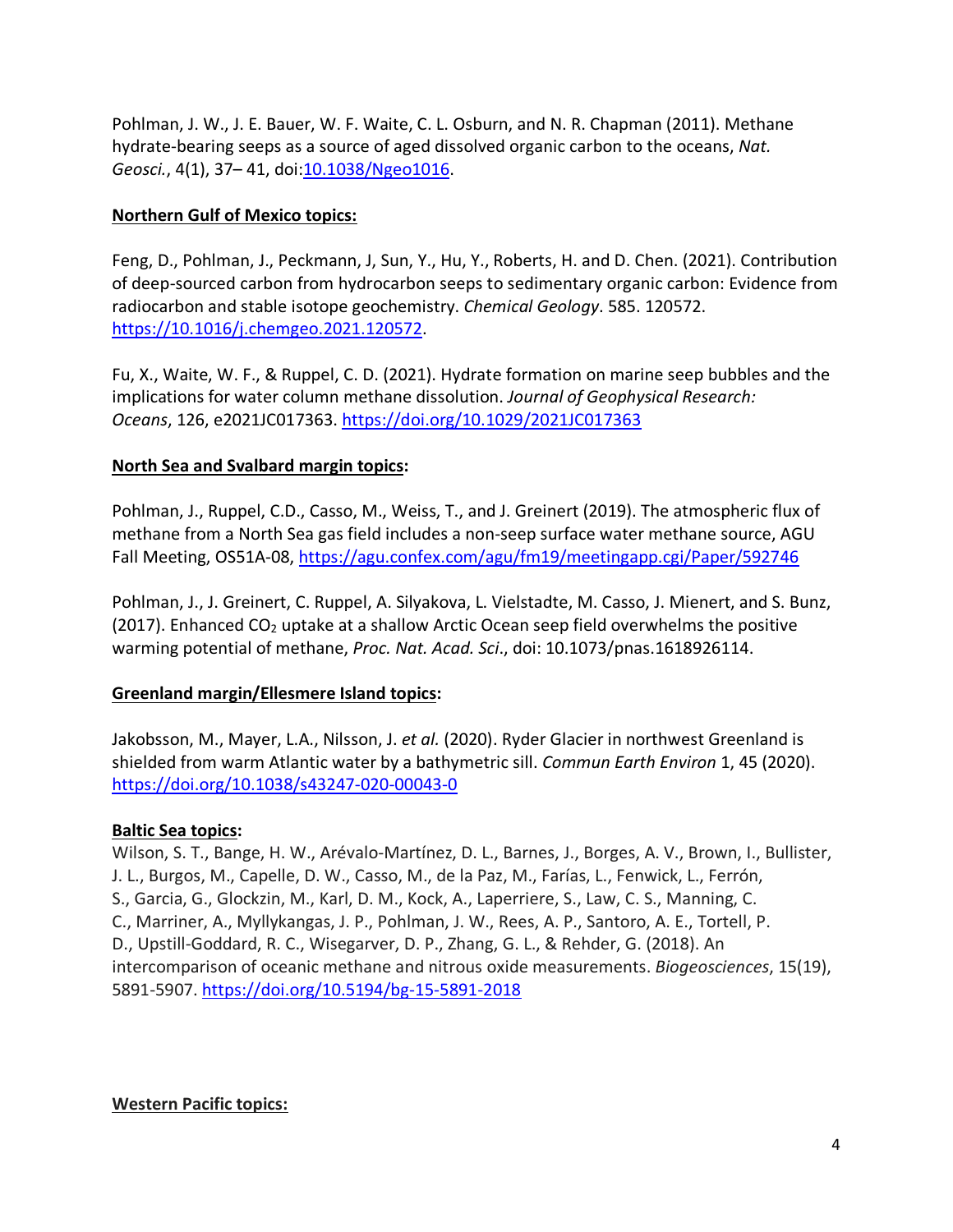Feng, D., Pohlman, J., Peckmann, J, Sun, Y., Hu, Y., Roberts, H. and D. Chen. (2021). Contribution of deep-sourced carbon from hydrocarbon seeps to sedimentary organic carbon: Evidence from radiocarbon and stable isotope geochemistry. Chemical Geology. 585. 120572. [https://10.1016/j.chemgeo.2021.120572](https://10.0.3.248/j.chemgeo.2021.120572)

#### **Laboratory studies:**

Hunt, A.G., Stern, L., Pohlman, J.W., Ruppel, C., Moscati, R.J., and Landis, G. (2013). Mass fractionation of noble gases in synthetic methane hydrate: Implications for naturally occurring gas hydrate dissociation, Chemical Geology, 339, pp. 242-250, doi: 10.1016/j.chemgeo.2012.09.033.

Pohlman, J.W., Casso, M., Magen, C., and E. Bergeron (2021). Discrete Sample Introduction Module for Quantitative and Isotopic Analysis of Methane and Other Gases by Cavity Ring-Down Spectroscopy, *Environmental Science & Technology* 2021 *55* (17), 12066-12074 <https://pubs.acs.org/doi/10.1021/acs.est.1c01386>

Pohlman, J.W., and Casso, M. (2021). Comparison of methane concentration and stable carbon isotope data for natural samples analyzed by discrete sample introduction module - cavity ring down spectroscopy (DSIM-CRDS) and traditional methods: U.S. Geological Survey data release, https://doi.org/10.5066/P99B34V1.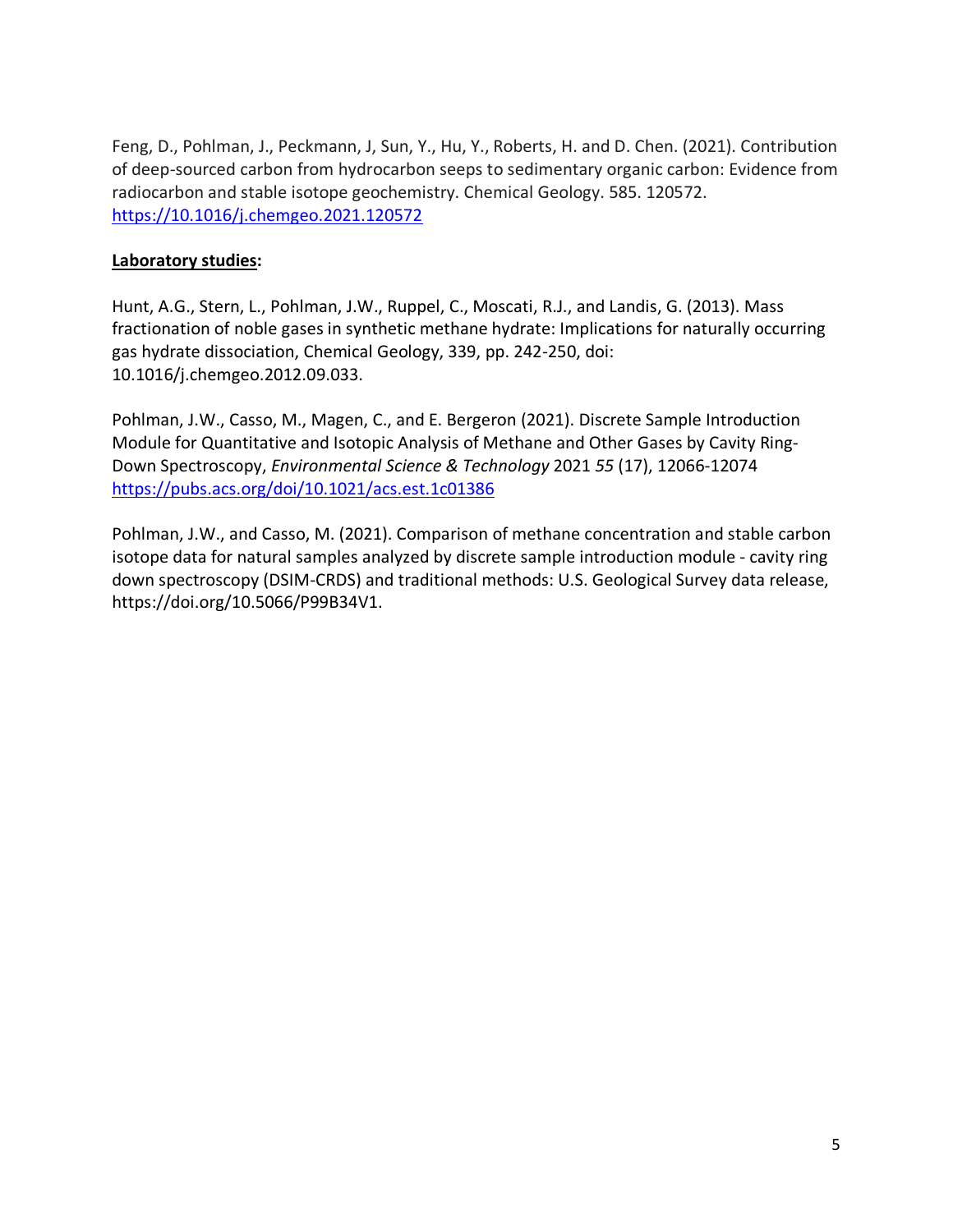# **USGS environment-hydrate research under collaborative Interagency Agreements on University Awards from DOE (citations grouped by university partner with lead researchers and project titles noted, some citations previously listed above)**

## **Kessler (Rochester)/Ruppel (USGS) ─ Characterizing ocean acidification and atmospheric emission caused by methane released from gas hydrate systems along the US Atlantic Margin**

Kessler, J.D., Ruppel, C.D., Joung, D., Garcia-Tigreros, F., and Leonte, M. (2018). Exploring Impacts of Widespread Seafloor Methane Seepage on Ocean Chemistry and Atmospheric Methane Emissions along the U.S. Mid-Atlantic Margin, *Fire in the Ice*, DOE/National Energy Technology Lab Gas Hydrates Newsletter, 18(1), pp. 4-6, Summer 2018. [https://www.netl.doe.gov/sites/default/files/publication/MHNews\\_2018\\_Summer.pdf#page=4](https://www.netl.doe.gov/sites/default/files/publication/MHNews_2018_Summer.pdf#page=4)

Garcia-Tigreros, F. and J. D. Kessler (2018). Limited acute influence of aerobic methane oxidation on ocean carbon dioxide and pH in Hudson canyon, northern U.S. Atlantic margin. *Journal of Geophysical Research: Biogeosciences*, 123(7), 2135-2144. <https://doi.org/10.1029/2018JG004384>

Garcia-Tigreros, F., Leonte, M., Ruppel, C. D., Ruiz-Angulo, A., Joung, D. J., Young, B., & Kessler, J. D. (2021). Estimating the impact of seep methane oxidation on ocean pH and dissolved inorganic radiocarbon along the U.S. Mid-Atlantic Bight. *Journal of Geophysical Research: Biogeosciences*, **126**(1), e2019JG005621. <https://doi.org/10.1029/2019JG005621>

Joung, D.-J., Leonte, M**.**, Valentine, D. L., Sparrow, K., Weber, T., & Kessler, J. D. (2020). Radiocarbon in marine methane reveals patchy impact of seeps on surface waters. *Geophysical Research Letters*, 47, e2020GL089516. <https://doi.org/10.1029/2020GL089516>

Joung, D., Ruppel, C., Southon, J., and J. Kessler (2021). Elevated levels of radiocarbon in methane dissolved in seawater reveal likely local contamination from nuclear powered vessels. *Science of The Total Environment*. 806. 150456. 10.1016/j.scitotenv.2021.150456.

Leonte, M., J. D. Kessler, M. Y. Kellermann, E. C. Arrington, D. L. Valentine, and S. P. Sylva (2017). Rapid rates of aerobic methane oxidation at the feather edge of gas hydrate stability in the waters of Hudson Canyon, US Atlantic Margin. *Geochimica et Cosmochimica Acta*, 204, 375- 387.<https://doi.org/10.1016/j.gca.2017.01.009>

Leonte, M., B. Wang, S. A. Socolofsky, S. Mau, J. A. Breier, and J. D. Kessler (2018). Using Carbon Isotope Fractionation to Constrain the Extent of Methane Dissolution Into the Water Column Surrounding a Natural Hydrocarbon Gas Seep in the Northern Gulf of Mexico. *Geochemistry, Geophysics, Geosystems*. 19, 4459–4475. <https://doi.org/10.1029/2018GC007705>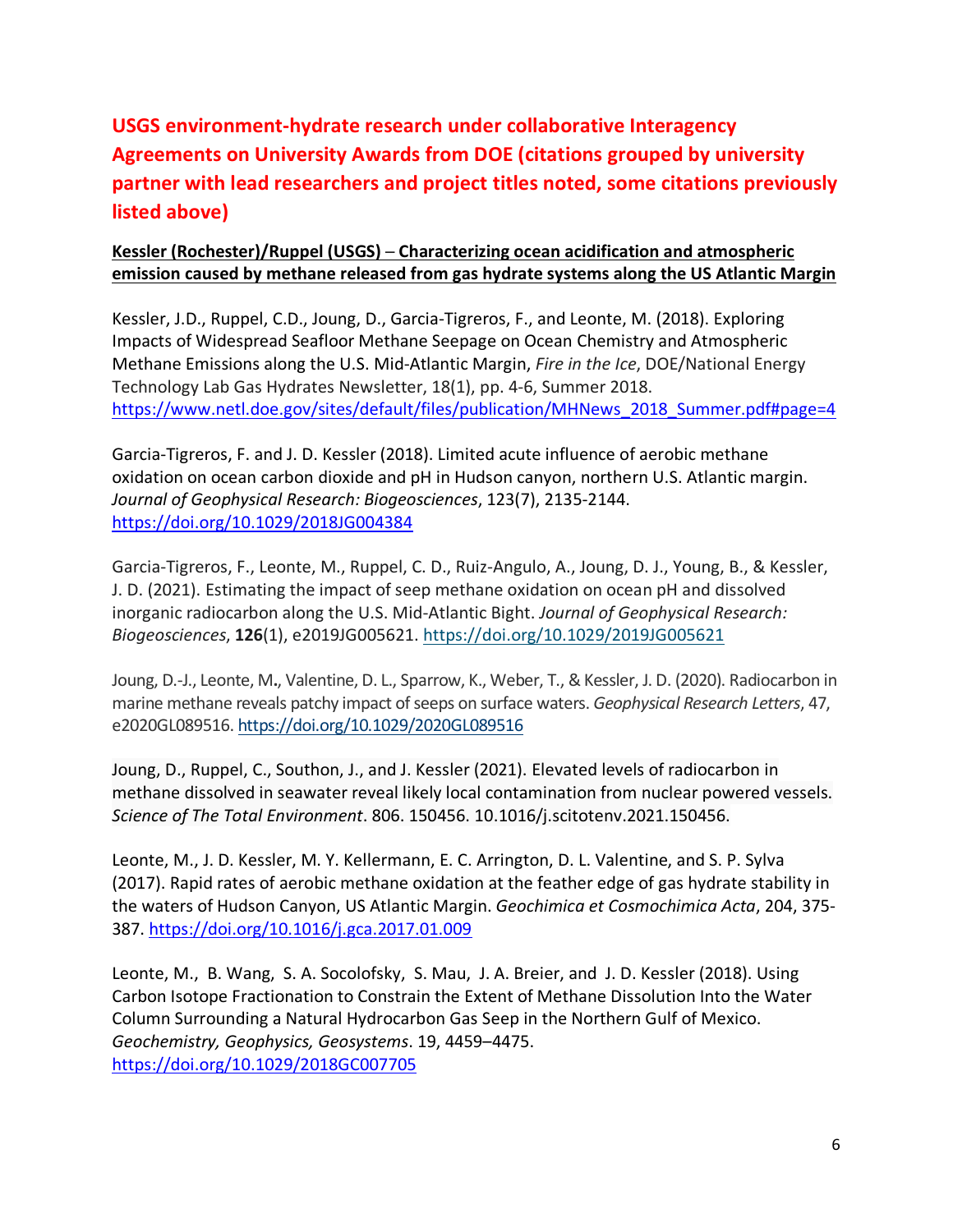Leonte, M., Ruppel, C. D., Ruiz-Angulo, A., and J. D. Kessler (2020). Surface methane concentrations along the Mid-Atlantic Bight driven by aerobic subsurface production rather than seafloor gas seeps. *Journal of Geophysical Research: Oceans*. 125, e2019JC015989. <https://doi.org/10.1029/2019JC015989>

Sparrow, K. J. and J. D. Kessler (2017). Efficient collection and preparation of methane from low concentration waters for natural abundance radiocarbon analysis. *Limnology & Oceanography: Methods,* 15(7),601-617.<https://doi.org/10.1002/lom3.10184>

Sparrow, K., J.D. Kessler, J.R. Southon, F. Garcia-Tigreros, K.M. Schreiner, C.D. Ruppel, J.B. Miller, S.J. Lehman, and X. Xu (2018). [Limited contribution of ancient methane to surface](http://advances.sciencemag.org/content/4/1/eaao4842)  [waters of the U.S. Beaufort Sea,](http://advances.sciencemag.org/content/4/1/eaao4842) *Science Advances, 4.* <https://www.science.org/doi/10.1126/sciadv.aao4842>

Weinstein, A., L. Navarrete, C. Ruppel, T. C. Weber, M. Leonte, M. Y. Kellermann, E. C. Arrington, D. L. Valentine, M. I. Scranton, and J. D. Kessler (2016). Determining the flux of methane into Hudson Canyon at the edge of methane clathrate hydrate stability, *Geochem. Geophys. Geosyst.*, 17, 3882–3892, doi[:10.1002/2016GC006421.](http://dx.doi.org/10.1002/2016GC006421) 

#### **Juanes (MIT)/Weber (UNH)/ Ruppel & Waite (USGS) ─ Fate of methane emitted from dissociating marine hydrates: modeling, laboratory, and field constraints**

Alizadeh Pahlavan, A. L. Cueto-Felgueroso, G. H. McKinley and R. Juanes (2015). Thin films in partial wetting: internal selection of contact-line dynamics. *Physical Review Letters*, 115, 034502, doi:10.1103/PhysRevLett.115.034502.

Cueto-Felgueroso, L. and R. Juanes (2014). A phase-field model of two-phase Hele-Shaw flow. J. *Fluid Mech.*, 758, 522-552, doi:10.1017/jfm.2014.512.

Fu, X. L. Cueto-Felgueroso, and R. Juanes (2016). Thermodynamic coarsening arrested by viscous fingering in partially-miscible binary mixtures. *Physical Review E*, 94, 033111 (2016), doi:10.1103/PhysRevE.94.033111.

Fu, X., Cueto-Felgueroso, L., & Juanes, R. (2018). Nonequilibrium thermodynamics of hydrate growth on a gas-liquid interface. *Physical Review Letters*, 120(14), 144501. <https://doi.org/10.1103/PhysRevLett.120.144501>

Fu, X., Jimenez-Martinez, J., Nguyen, T. P., Carey, J. W., Viswanathan, H., Cueto-Felgueroso, L., & Juanes, R. (2020). Crustal fingering facilitates free-gas methane migration through the hydrate stability zone. *Proceedings of the National Academy of Sciences of the United States of America*, 117(50), 31660– 31664.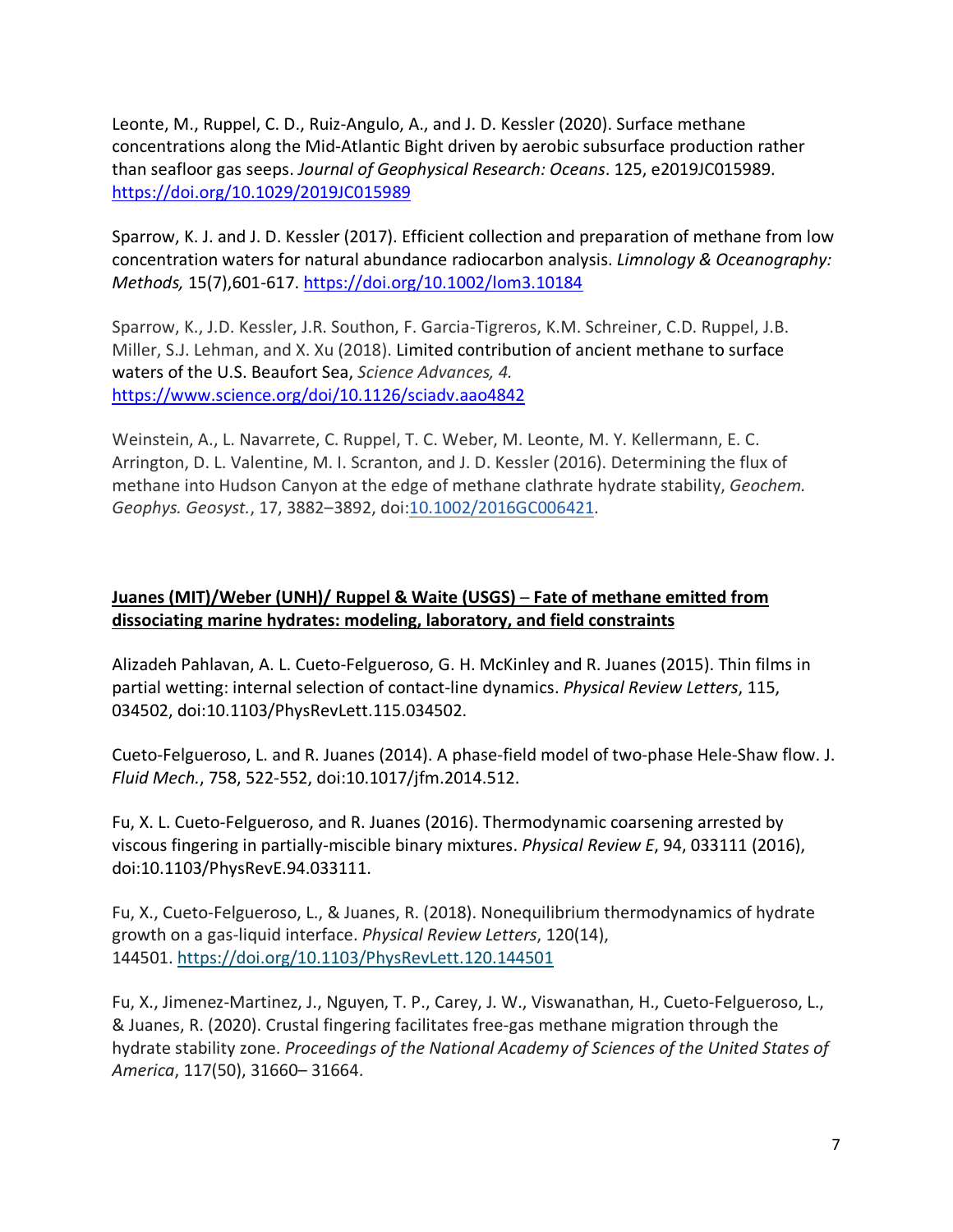Fu, X., Waite, W. F., Cueto-Felgueroso, L., & Juanes, R. (2019). Xenon hydrate as an analog of methane hydrate in geologic systems out of thermodynamic equilibrium. *Geochemistry, Geophysics, Geosystems*, 20, 2462– 2472. <https://doi.org/10.1029/2019GC008250>

Padilla, A. M., & Weber, T. C. (2021). Acoustic backscattering observations from non-spherical gas bubbles with ka between 0.03 and 4.4. *Journal of the Acoustical Society of America*, 149(4), 2504– 2519. <https://doi.org/10.1121/10.0004246>

Scandella, B. P., L. Pillsbury, T. Weber, C. Ruppel, H. F. Hemond, and R. Juanes (2016). Ephemerality of discrete methane vents in lake sediments, *Geophys. Res. Lett*., 43, 4374–4381, doi[:10.1002/2016GL068668.](http://dx.doi.org/10.1002/2016GL068668)

Waite, W.F., T. Weber, X. Fu, R. Juanes, and C. Ruppel (2017). Laboratory observations of the evolution and rise rate of bubbles with and without hydrate shells, *Proc. 9th Int. Conf. on Gas Hydrates*, Denver, 14 pp.

Weber, T., Mayer, L., Jerram, K., Beaudoin, J., Rzhanov, Y. and Lovalvo, D. (2014). Acoustic estimates of methane gas flux from the seabed in a 6000 km2 region in the Northern Gulf of Mexico. *Geochemistry, Geophysics, Geosystems*. 15(5): 1911-1925 (2014), doi:10.1002/2014GC005271.

## **Hornbach (SMU), Colwell (OSU), Ruppel/Pohlman (USGS) ─ Gas hydrate dynamics on the US Continental Slope**

Ruppel, C. D., Kluesner, J., Pohlman, J., Brothers, D., Colwell, F., Krause, S., and Treude, T. (2015). Methane Hydrate Dynamics on the Northern US Atlantic Margin, *Fire in the Ice*, DOE/National Energy Technology Lab Gas Hydrates Newsletter, 15(2), pp. 10-13, Winter 2015. [https://www.netl.doe.gov/sites/default/files/publication/MHNews\\_2015\\_December.pdf#page](https://www.netl.doe.gov/sites/default/files/publication/MHNews_2015_December.pdf#page=10)  $=10$ 

Hornbach, M. J., Harris, R. N., & Phrampus, B. J. (2020). Heat flow on the U.S. Beaufort Margin, Arctic Ocean: Implications for ocean warming, methane hydrate stability, and regional tectonics. *Geochemistry, Geophysics, Geosystems*, 21, e2020GC008933. <https://doi.org/10.1029/2020GC008933>

Phrampus, B., M. Hornbach, C. Ruppel, and P. Hart (2014). Widespread gas hydrate instability on the upper U.S. Beaufort margin, *J. Geophys. Res.*, 119, doi:10.1002/2014JB011290.

Pohlman, J., Ruppel, C.D., Colwell, F.S., Krause, S., Treude, T., Graw, M.F., Casso, M., Boze, L.-G., Buczkowski, B., and D. Brankovits (2015). Sediment and water column geochemistry related to methane seepage along the northern US Atlantic margin, AGU Fall Meeting, San Francisco, Dec. 14-18, 2015. OS33A-1992.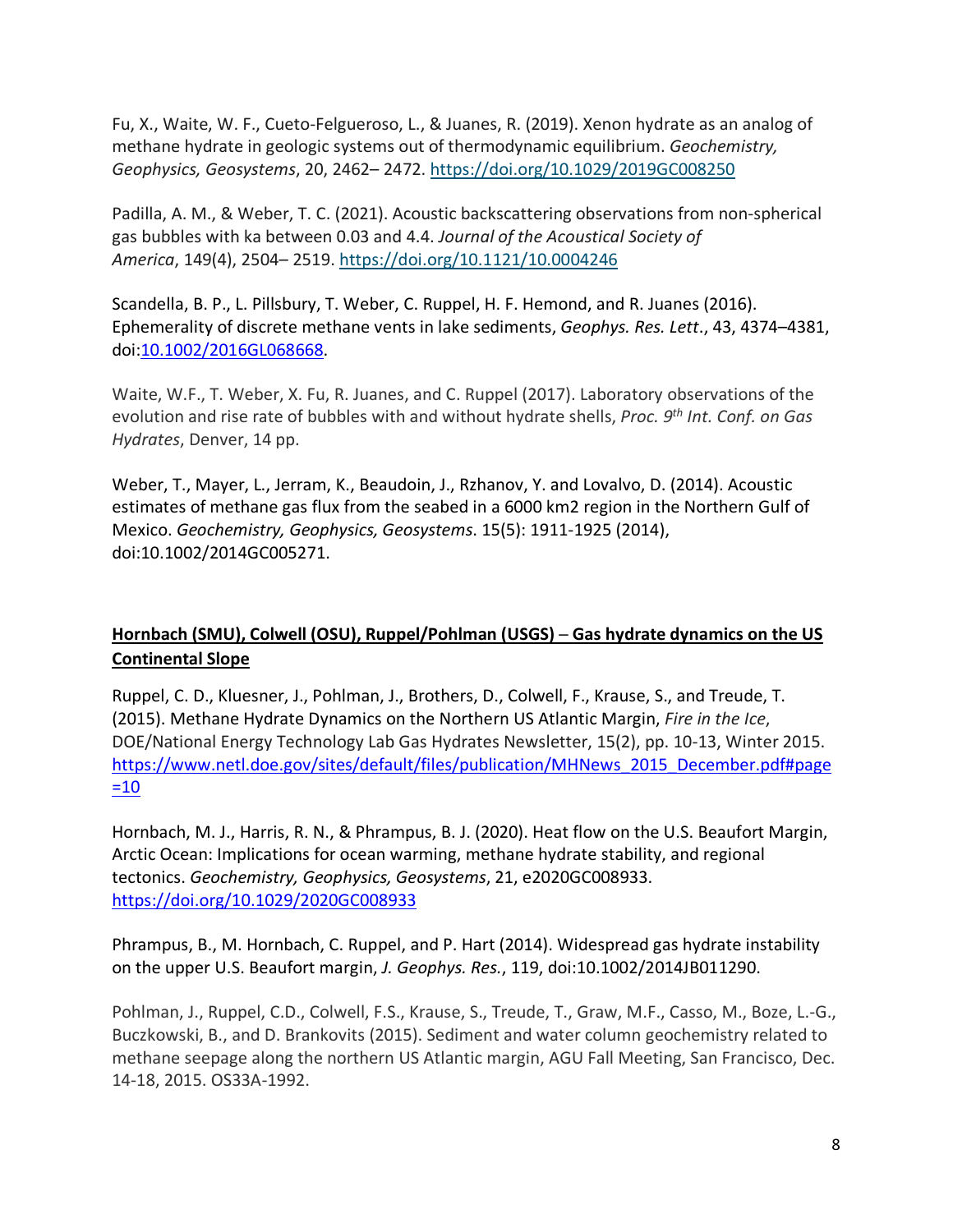Prouty, N. G., D. Sahy, C. D. Ruppel, E. B. Roark, D. Condon, S. Brooke, S. W. Ross, and A. W. J. Demopoulos (2016). Insights into methane dynamics from analysis of authigenic carbonates and chemosynthetic mussels at newly-discovered Atlantic Margin seeps, *Earth Planet. Sci*. Lett., 449, 332– 344, doi[:10.1016/j.epsl.2016.05.023](https://doi.org/10.1016/j.epsl.2016.05.023)

## **Wooller/Walter Anthony/Leigh (UAF), Ruppel/Pohlman (USGS) ─ Source characterization and temporal variation of methane seepage from thermokarst lakes on the Alaska North Slope in response to arctic climate change**

Wooller, M. J., Ruppel, C., Pohlman, J. W., Leigh, M. B., Heintz, M. and Anthony, K. W. (2009). Permafrost Gas Hydrates and Climate Change: Lake-Based Seep Studies on the Alaskan North Slope, *Fire in the Ice*, DOE/National Energy Technology Lab Gas Hydrates Newsletter, 9(3), pp. 6- 9, Summer 2009.

<https://www.netl.doe.gov/sites/default/files/publication/MHNewsSummer09.pdf#page=6>

Gaglioti, B. V., Mann, D. H., Jones, B. M., Pohlman, J. W., Kunz, M. L., and Wooller, M. J. (2014). Radiocarbon age-offsets in an arctic lake reveal the long-term response of permafrost carbon to climate change, *J. Geophys. Res. Biogeosci.*, 119, 1630– 1651, doi[:10.1002/2014JG002688.](https://doi.org/10.1002/2014JG002688)

He, R. M. J. Wooller, J. W. Pohlman, J. Quensen, J. M. Tiedje, M. B. Leigh (2012a). Diversity of active aerobic methanotrophs along depth profiles of arctic and subarctic lake water column and sediments. *The ISME Journal*. doi:10.1038/ismej.2012.34

He, R. M. J. Wooller, J. W. Pohlman, J. Quensen, J. M. Tiedje, M. B. Leigh (2012b). Shifts in identity and activity of methanotrophs in arctic lake sediments in response to temperature changes. *Applied and Environmental Microbiology* 78(13):4715-4723.

He, R. M. J. Wooller, J. W. Pohlman, C. Catranis, J. Quensen, J. M. Tiedje, M. B. Leigh (2012c). Identification of functionally active aerobic methanotrophs in sediments from an arctic lake using stable isotope probing. *Environmental Microbiology* 14(6):1403-1419.

Isaksen, I. S. A., M. Gauss, G. Myhre, K. M. Walter Anthony, and C. Ruppel (2011). Strong atmospheric chemistry feedback to climate warming from Arctic methane emissions, *Global Biogeochem. Cycles*, 25, GB2002, doi:10.1029/2010GB003845

Walter Anthony, K. M., P. Anthony, G. Grosse, J. Chanton (2012). Geologic methane seeps along boundaries of arctic permafrost thaw and melting glaciers, *Nature Geoscience, DOI*  doi:org/10.1038/Ngeo1480.

Walter Anthony, K. Vas, D., Brosius, L., Chapin, F. S. III, Zimov, S.A., and Zhuang, Q (2010). Estimating methane emissions from northern lakes using ice bubble surveys. *Limnol. Oceanogr.: Methods* 8, 2010, 592–609.